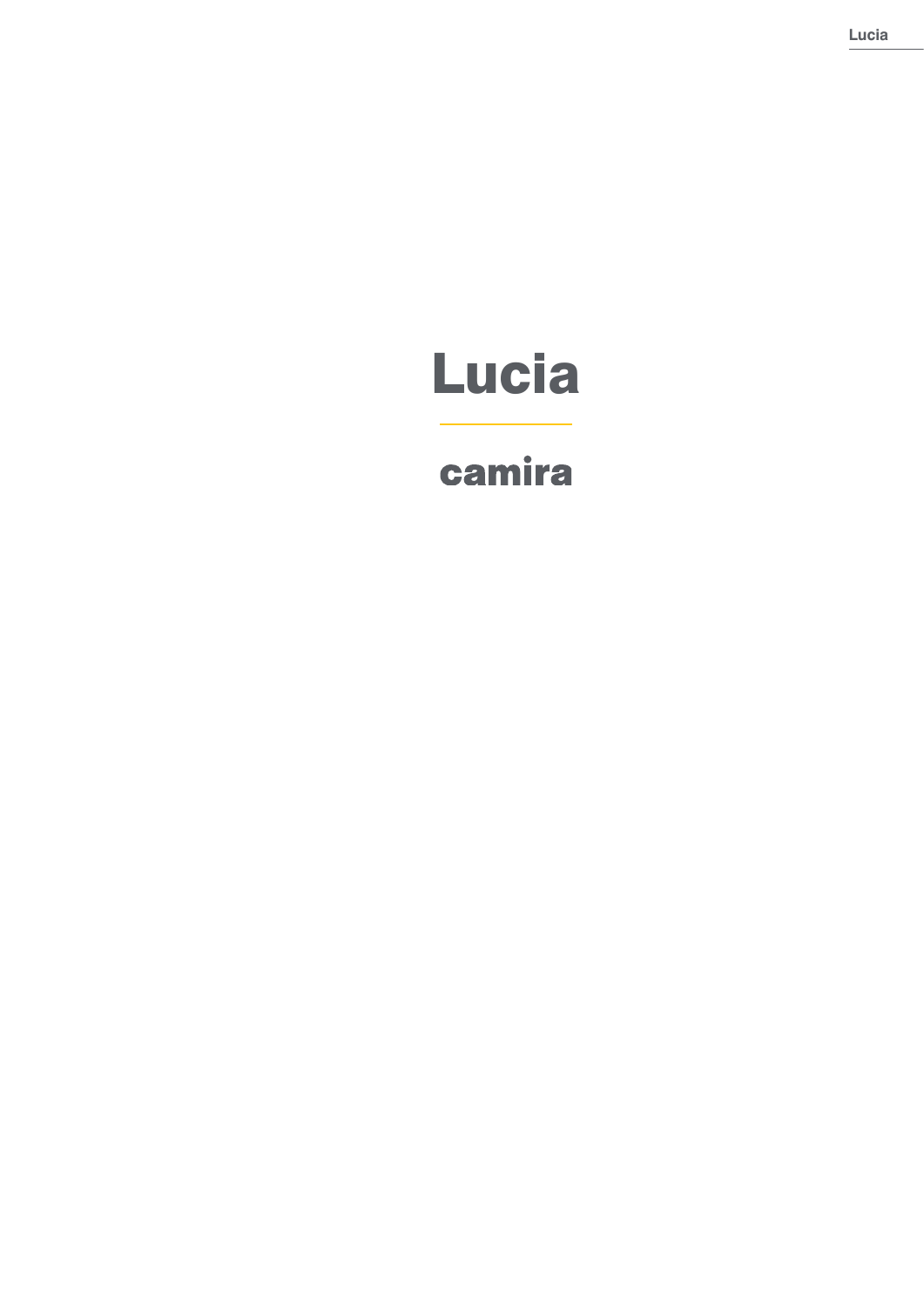## Lucia





Adobo YB165



Aruba YB093



Sandstorm YB302



**Oyster** YB107



Solano YB088



Tortuga YB168



Lobster YB087



Belize YB105



**Calypso** YB106



Rum YB086



Steel YB095



**Martinique** YB004



Sombrero YB046



**Tequila** YB038



Tarot YB090



Costa YB026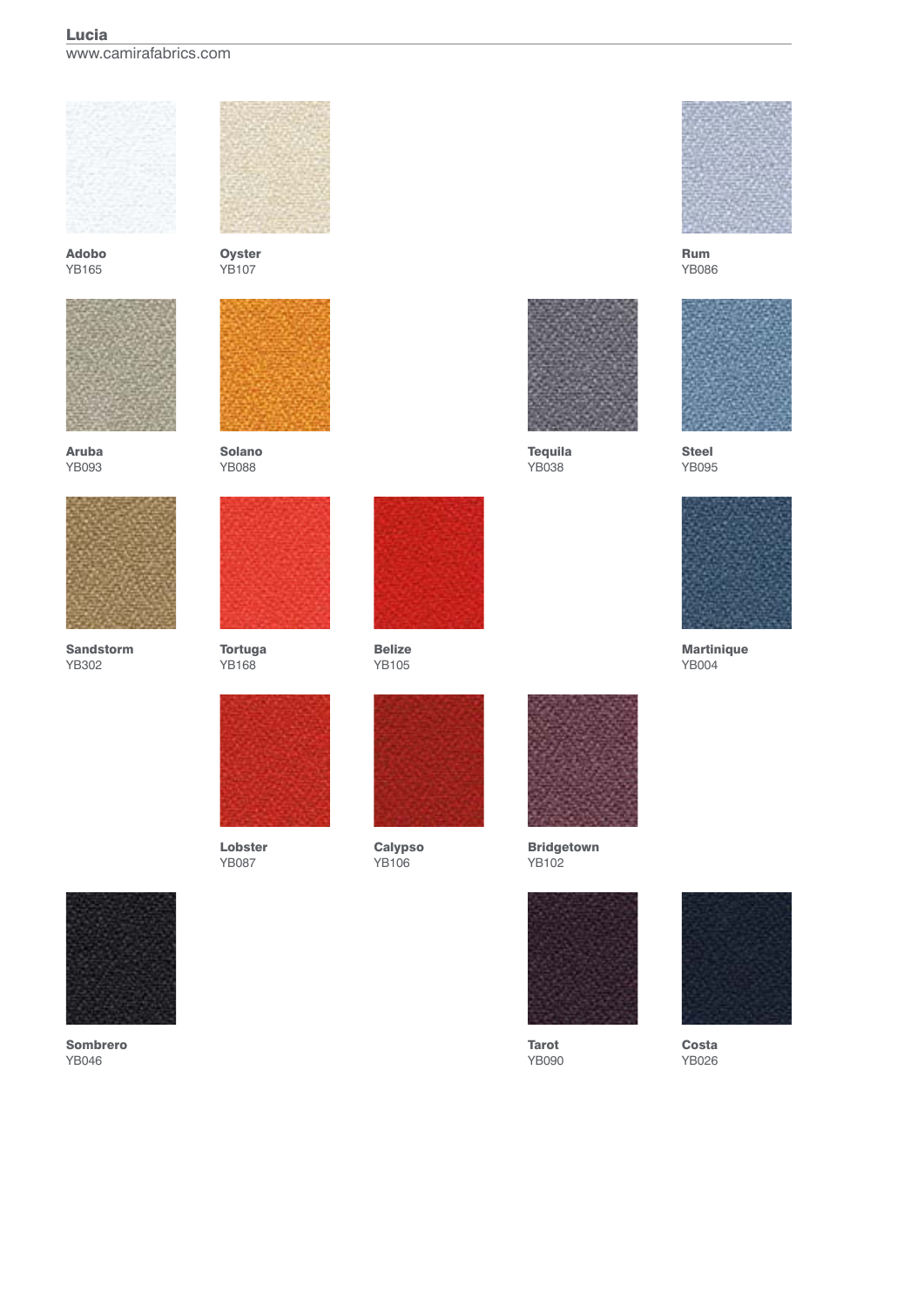## Photographic fabric scans are not colour accurate. Always request actual fabric samples before ordering.



Marianna YB157



Campeche YB301



Madura YB156



Apple YB096

Windjammer YB047



Slip YB094



Buru YB170



Bluebell YB097



Scuba YB089



YB011



**Ocean** YB100



Montserrat



Paseo YB019



Blizzard YB108



Havana YB009